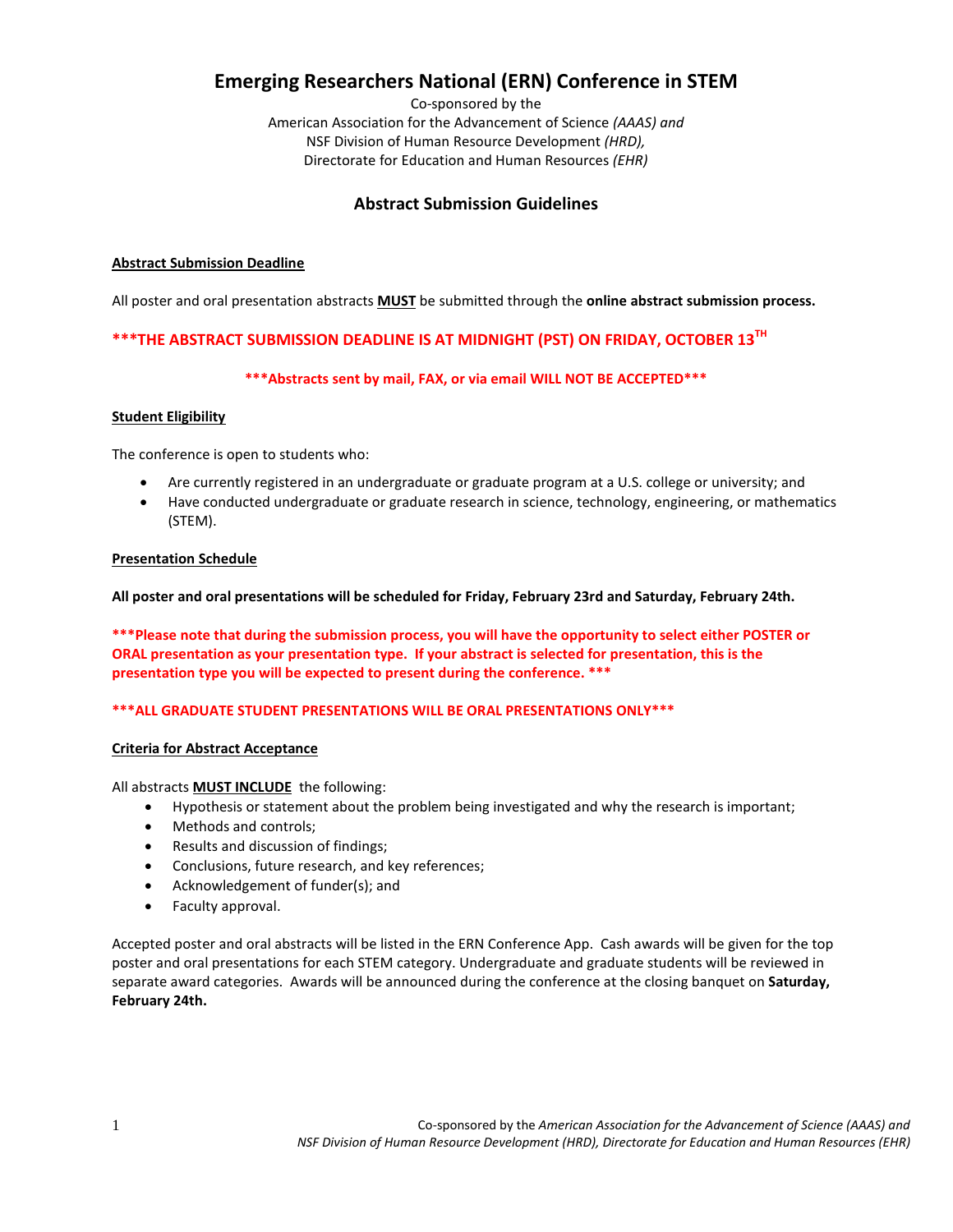#### **Abstract Categories**

Abstracts can be submitted in the following broad STEM categories:

- Biological Sciences
- Chemistry and Chemical Sciences
- Computer Sciences and Information Management
- Ecology, Environmental, and Earth Sciences
- Mathematics and Statistics
- Nanoscience
- Physics
- Science and Mathematics Education
- Social, Behavioral, and Economic Sciences
- Technology and Engineering

Submission of abstracts for review **must also** adhere to the following guidelines:

- 1. Only **one (1)** poster or oral abstract can be submitted per student. However, a student may be listed as a co-author on a second abstract.
- **2. Students working in the same lab must independently submit original abstracts. Identical abstracts submitted by different students will be automatically rejected.**
- **3. The primary author will present the project during the conference. NO co-presentations are allowed.**
- 4. Approval must be obtained from all co-authors listed on the abstract. Failure to do so will result in the immediate rejection of the abstract.
- 5. Students must obtain approval from faculty advisor(s)/research mentor(s) before submitting the abstract. Failure to do so will result in the immediate rejection of the abstract.
- 6. Abstracts must be written **by the student** and **reviewed by the faculty or research mentor.**
- 7. Abstracts must adhere to the highest quality standards, with correct grammar, spelling and sentence structure, i.e., with editing and proofreading prior to submission.

A guide to developing the abstract and a sample abstract are included at the end of these guidelines.

#### **Abstract Review Process**

All abstract submissions will be reviewed for:

- Originality and innovation;
- Scientific content supported by quantitative information and references;
- Merit of the research;
- Quality of written content; and
- Adherence to guidelines and format.

Abstracts will be reviewed by a panel of scientists in the appropriate STEM discipline and according to the criteria presented in these guidelines.

#### **All abstract review decisions are final. Because of the timeline, there is no appeals process or opportunity to resubmit once an abstract is rejected.**

Once accepted, the conference staff will group abstracts with similar themes in the conference oral or poster sessions. The presentation session schedule is FINAL and session times cannot be changed.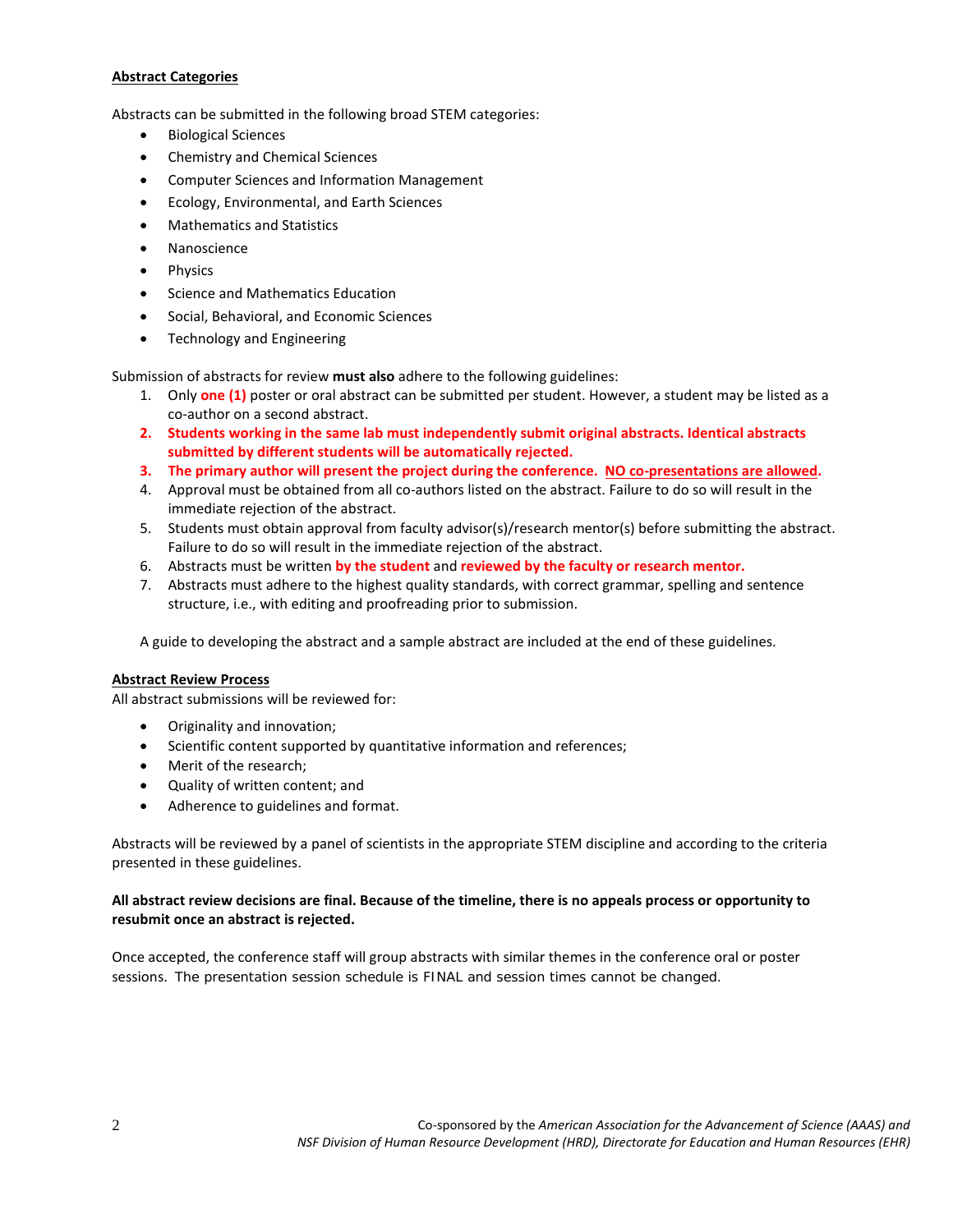#### **Abstracts will be rejected for one or more of the following reasons:**

- 1. **No Hypothesis or Statement of the Problem:** When the reason for conducting the research is not clearly explained or the proposed question(s) are not clearly explained.
- 2. **No Methods:** Explanations of the methods are not clearly presented or appear to be inappropriate.
- 3. **No Results/Insufficient Data Presented:** The investigators failed to show either evidence of the results or the status or the outcome(s) of their research. Insufficient data are presented to support conclusion(s).
- 4. **No Conclusion or Expected Outcomes/Future Research:** The investigators failed to describe the conclusions or expected outcomes of their research with regard to their hypothesis.

#### **Abstract Acceptance Notifications**

Once an abstract has been received by the conference staff, the most efficient means of communication and notification of status will be by email. **Therefore, it is very important that a valid and current email address be on record for all students and faculty/mentors to help speed the notification process**. Author should notify AAAS with changes in email addresses or other contact information. (Contact information is provided on the ERN Conference website.)

**\*\*\*Notifications as to whether or not your abstract has been accepted for presentation will be emailed by December 1st.**

**The Travel Award Application Process is a SEPARATE PROCESS Complete information regarding the travel award application process will be available on the ERN Conference website.**

**\_\_\_\_\_\_\_\_\_\_\_\_\_\_\_\_\_\_\_\_\_\_\_\_\_\_\_\_\_\_\_\_\_\_\_\_\_\_\_\_\_\_\_\_\_\_\_\_\_\_\_\_\_\_\_\_\_\_\_\_\_\_\_\_\_\_\_\_\_\_\_\_\_\_\_\_\_\_\_\_\_\_\_\_\_\_\_\_\_\_\_\_\_**

**\_\_\_\_\_\_\_\_\_\_\_\_\_\_\_\_\_\_\_\_\_\_\_\_\_\_\_\_\_\_\_\_\_\_\_\_\_\_\_\_\_\_\_\_\_\_\_\_\_\_\_\_\_\_\_\_\_\_\_\_\_\_\_\_\_\_\_\_\_\_\_\_\_\_\_\_\_\_\_\_\_\_\_\_\_\_\_\_\_\_\_\_\_**

\*\*\*The deadline to apply for a travel award is MIDNIGHT (PST) on Friday, October 13<sup>th</sup>.

**\*\*\*Travel award notifications will be sent via email by December 1st.**

## **Abstract Development Guide and Sample Abstract**

**1.) ABSTRACT TITLE: The ABSTRACT TITLE should be no longer than 100 characters, including punctuation and spaces. The abstract title should be initial capped and NOT in a sentence format.**

**TITLE : The Science of Education, Life, and the Computer Era** 

## **2.) ABSTRACT PRIMARY AUTHOR AND ABSTRACT PRESENTER:**

**The PRIMARY AUTHOR is the person submitting and presenting the abstract.**

**PRIMARY AUTHOR: John Doe**

## **3.) PRIMARY AUTHOR'S INSTITUTION:**

**The PRIMARY AUTHOR'S INSTITUTION should be the institution where the student is currently enrolled.**

**PRIMARY AUTHOR'S INSTITUTION: HRD University**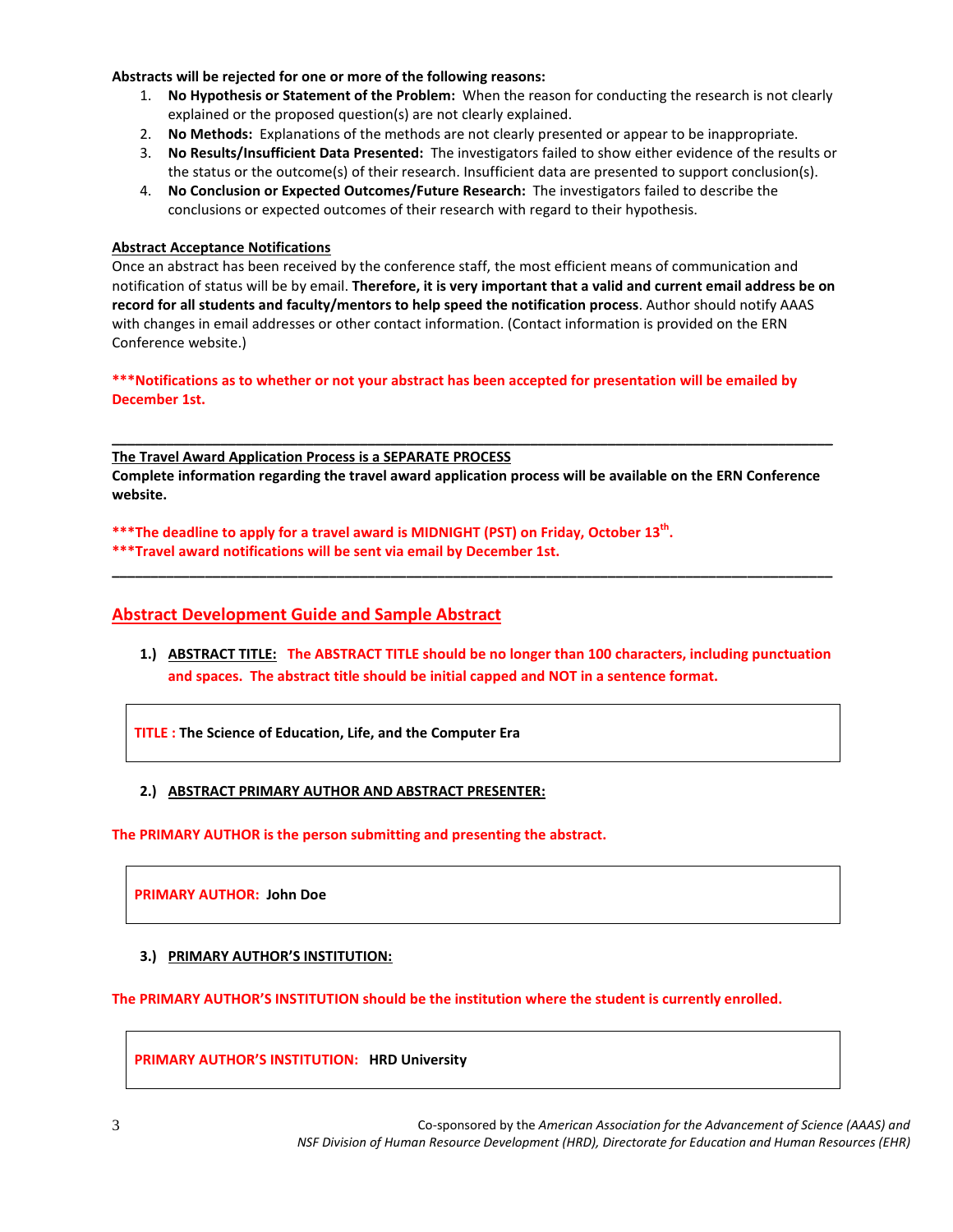#### **4.) CO-AUTHOR(S):**

**Approval must be obtained from all co-authors listed on the abstract. Failure to do so will result in the immediate rejection of the abstract.**

**Co-Authors are NOT PERMITTED to co-present with the Primary Author. NO co-presentations are allowed during the conference.**

**\*\*\*If there is no co-author, students may leave this field blank.**

**CO-AUTHOR(S): Jane Doe, Howard University, DC; Mary Doe, Morgan State University, MD ; James Doe, Savannah State University, GA**

#### **5.) ABSTRACT INFORMATION:**

**3000 character limit, INCLUDING spaces and punctuation. All abstracts MUST include the following:**

- **Hypothesis statement and why the research is important**
- **Methods and controls**
- **Results**
- **Conclusions and future research questions**

Bergmann's rule is an ecogeographic principle postulating an intraspecific increase in body size with increasing latitudes or increasing elevation, each correlating with decreasing environmental temperatures. The influence of body size on thermoregulation is the primary physiological basis for this rule. A decreased surface area to volume ratio of larger body size increases an animal's ability to retain heat and sustain internal temperature. There is general support for this rule in homeotherms (e.g., birds and mammals) which maintain body heat through metabolism. The application of Bergmann's rule to ectotherms (e.g., reptiles) which acquire heat via thermoregulation, remains controversial. Larger body size in ectotherms should be selected in cooler environments because of the increased time necessary for heat absorption to carry out daily functions when compared to smaller sized conspecifics.

However, research on a number of spiny lizards (genus *Sceloporus*) show support for Bergmann's rule. We use Slevin's bunchgrass lizard, *Sceloporus slevini*, a species that occurs at both high and low elevations to test the hypothesis that ectotherms should show a reversed size relationship than the one hypothesized by Bergmann's rule. Body size measurements to the nearest 0.01 mm were taken using digital calipers from five populations from high, mid-range and low elevations in southeastern Arizona. Body size at different elevations was compared using a one-way ANOVA and pairwise differences in means were evaluated using Tukey's multiple comparison tests (when the overall ANOVA's were significant). Our findings demonstrate a significant size difference between high and low elevation populations. The mean body size (snout-vent length) of individuals at higher elevations was significantly smaller than conspecifics at lower elevations (F4,100=5.40, p= 0.001). These results indicate an inverse correlation to Bergmann's rule. Rapid thermoregulation in ectotherms, achieved by decreased body size and increased surface to volume ratio, supports a physiological explanation for this phenomenon. Future research involves understanding the interaction of factors such as sexual selection on male body size and female fecundity, factors that may help explain why all ectotherms don't follow the inverse of Bergmann's rule.

#### **\*\*\*Your abstract should NOT include EMBEDDED IMAGES or CHARTS AND GRAPHS.\*\*\***

**IF YOUR ABSTRACT INCLUDES SYMBOLS, NOTATIONS, OR MATHEMATICAL EQUATIONS, WE ASK THAT YOU ALSO UPLOAD A COPY OF THE ABSTRACT IN WORD FORMAT DURING THE SUBMISSION PROCESS. THE WORD DOCUMENT SHOULD NOT INCLUDE EMBEDDED IMAGES (.jpegs) or CHARTS AND GRAPHS.**